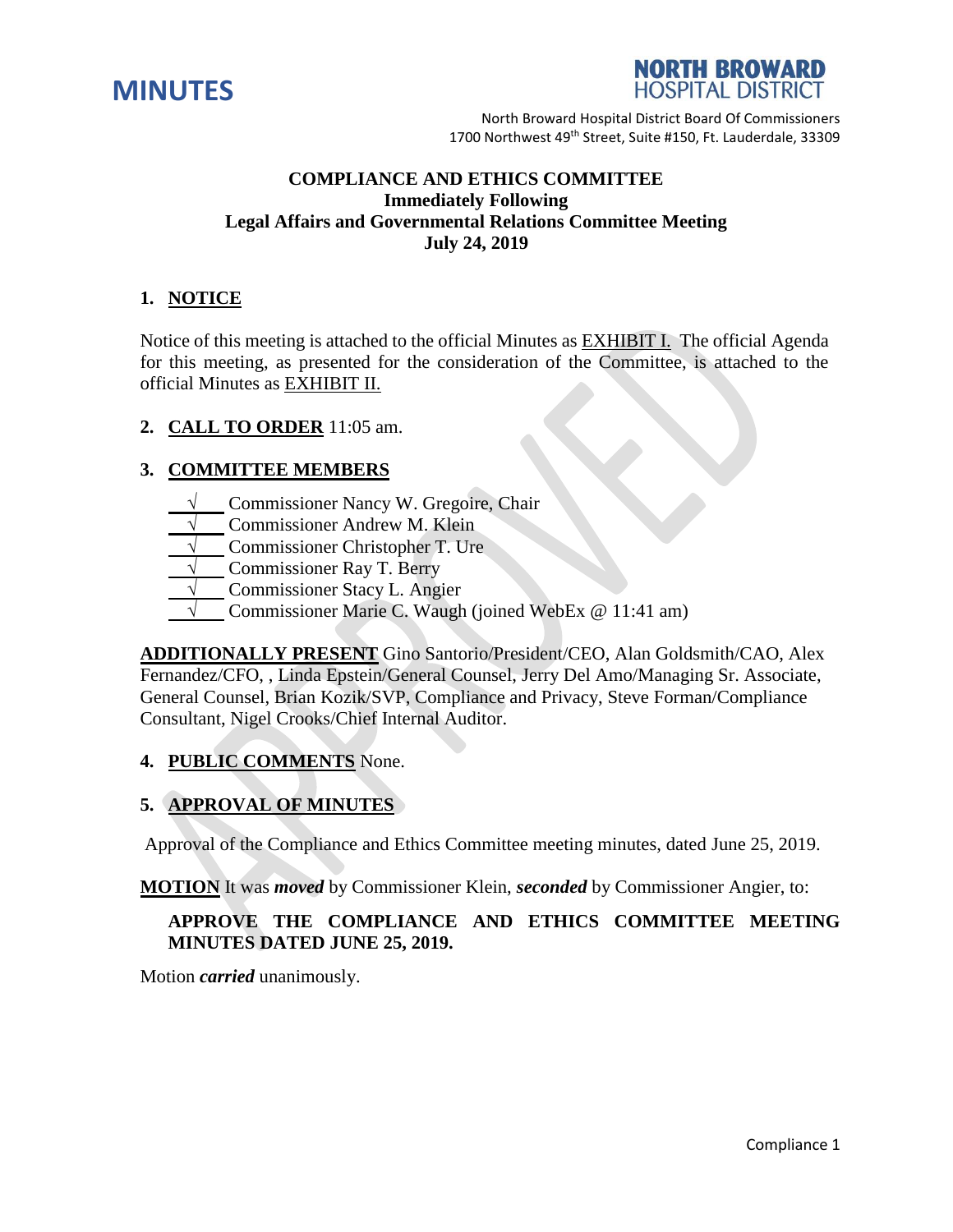



### **6. TOPIC OF DISCUSSION**

#### 6.1. Chief Compliance Officer Report – Brian Kozik

#### 6.1.1. Compliance Update

#### Mr. Kozik updated the committee on the departmental activities since his last monthly report.

- o Quarterly meetings with audit department.
- o Finalizing annual conflict of interest process for organization
- o Ambulatory department access to ComplianceTrac disclosure log
- o Regional ambulatory compliance committee meeting launch
- $\circ$  3<sup>rd</sup> quarter Focused Arrangement audit.
- o Tracking remuneration audits for leases, call coverage, and medical directorships
- o Conclusion of hyperbaric oxygen therapy service issue
- o Overpayment of outpatient claim, 48 hour rule
- o Interviews and proposals for external compliance auditing firms

#### 6.1.2. OIG/CIA Update.

- o Creation of new subgroup, Annual Audit Reporting
- o Status on items requested by Monitor that were not listed in CIA
- o CIA training for covered persons
- o Individual waivers approved by Monitor
- o Status of blanket waivers requested
- o Status on sleep study audit
- o IRO visit and interviews
- o Stipulated penalty letter request

### 6.3 Report from Executive Compliance Group.

**\*** Mr. Kozik modified the reporting order of the Subgroups below

6.3.1 Training – Melanie Hatcher

Ms. Hatcher reported that year-four online training for the organization was finalized at a completion rate of 97.76% and that the manager year-four live training launched July 1, 2019. Credentialed physician's training had a 91% completion rate. Ms. Hatcher further reported that the Procurement Steering Committee approved the Health Stream training module for compliance and HIPAA.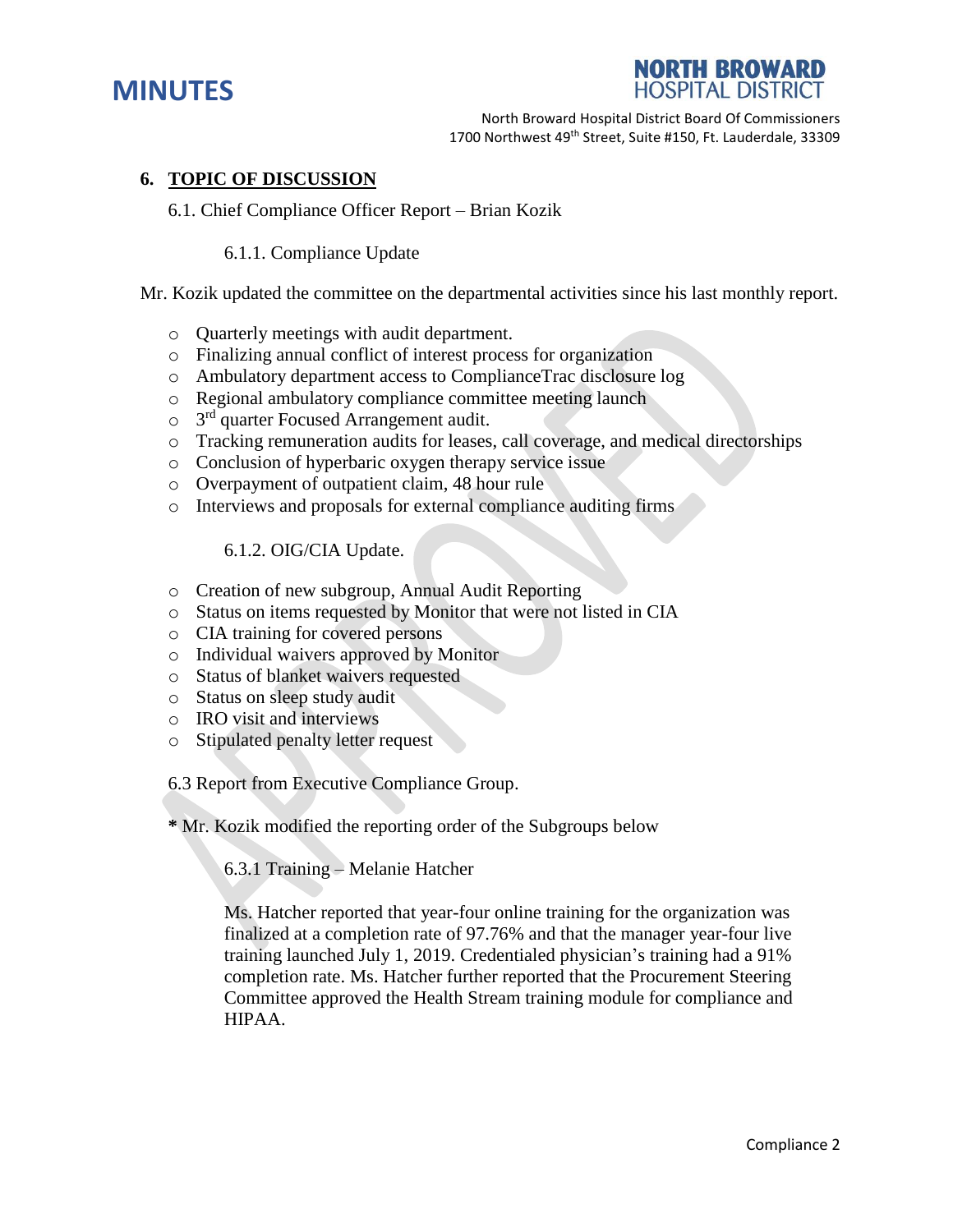



6.3.5 Policies – Denise Moore

Ms. Moore reported on the status of various policies for the compliance department, which included (21) policies to date.

\* Mr. Kozik added item, IRO Plan of Correction, to the agenda – Beth Cherry

Ms. Cherry reported that 77% of all items that were on the plan of correction had been completed and that only 10 items remained.

6.3.3 Disclosures – Lauren Brown spoke for Dr. Calderon, who was absent

Ms. Brown reported that the open disclosures that were two-plus years old, had decreased 14 to 9. She further reported that there were approximately 160 open disclosures that were approximately a year old.

\* Commissioner Waugh joined the discussion telephonically, via WebEx.

6.3.4 Risk Assessment – Zari Watkins.

Ms. Watkins reported on the progress of the risk assessment and confirmed the process had been formally memorialized, as required by the CIA. Senior Management risk assessment training took place on July 12, 2019. The IT department was in the process of retaining a data collection solution company, in which Tableau was being considered. Ms. Watkins further reported that the assessment would be scored by the Chief Financial Officer, Chief Administrative Officer and Chief Internal Auditor so that the organization could prioritize on the highest risks scored.

\* Mr. Kozik confirmed that the Sanction Screening subgroup would not be reporting this month.

6.2 Policy Approval

6.2.1 GA-001-015 Conflict of Interest Policy – Brian Kozik and Lauren Brown

Policy revisions were suggested for subsections (b) and (d) to be consistent with language provided in subsection (c). The compliance department was asked to bring revisions to the following week's board meeting for consideration.